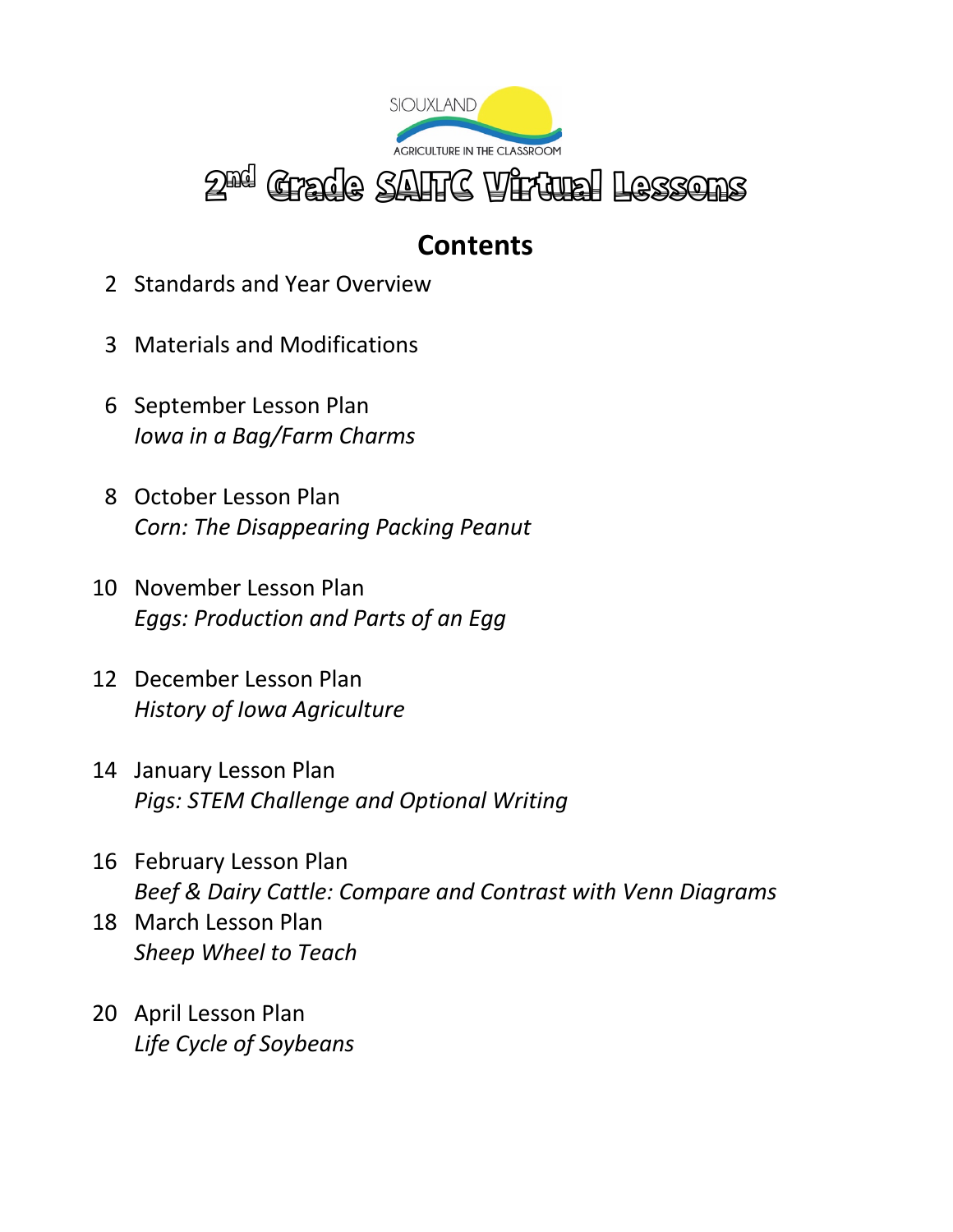## 2<sup>nd</sup> Grade Standards and Year Overview



| <b>Suggested Month</b> | <b>Standard</b>                                                                                                                                                                                      | <b>Lesson Activity</b>                                                                                                                                                        |
|------------------------|------------------------------------------------------------------------------------------------------------------------------------------------------------------------------------------------------|-------------------------------------------------------------------------------------------------------------------------------------------------------------------------------|
| September              | SL.2.1: Participate in collaborative conversations with<br>diverse partners about grade 2 topics and texts with<br>peers and adults in small and larger groups.                                      | lowa in a Bag "Farm Charm"<br>Modify with our worksheet<br>$\bullet$<br>that discusses the topic                                                                              |
| October                | 2-PS1-2 (Matter and Its Interactions) Analyze data<br>obtained from testing different materials to<br>determine which materials have the properties that<br>are best suited for an intended purpose. | Corn packing peanut<br>experiment                                                                                                                                             |
| November               | K-2-ETS1-2. Develop a simple sketch, drawing, or<br>physical model to illustrate how the shape of an<br>object helps it function as needed to solve a given<br>problem.                              | Parts of an egg diagram<br>It's optional to use fresh eggs<br>and look at the parts on your<br>own, too!                                                                      |
| December               | S.S.2.17 Explain how environmental characteristics<br>impact the location of particular places.                                                                                                      | Sorting events and pictures<br>into past and present                                                                                                                          |
| January                | 2-LS4-1. Make observations of plants and animals to<br>compare the diversity of life in different habitats.                                                                                          | <b>STEM Challenge: Building pig</b><br>$\bullet$<br>barns with spaghetti and<br>marshmallows<br>To modify, write to explain or<br>$\bullet$<br>persuade why pigs live inside. |
| February               | SS.2.12. Identify how people use natural resources to<br>produce goods and services.                                                                                                                 | Use Venn Diagram to<br>$\bullet$<br>compare and contrast beef<br>and dairy cattle                                                                                             |
| March                  | SS.2.12. Identify how people use natural resources to<br>produce goods and services.                                                                                                                 | Create a "Sheep Wheel"<br>teaching tool to teach others<br>about sheep                                                                                                        |
| April                  | 2-LS2-1. Plan and conduct an investigation to<br>determine if plants need sunlight and water to grow.                                                                                                | Look at the life cycle of<br>$\bullet$<br>soybeans, labeling the<br>phases, and identifying what<br>the plants need to grow.                                                  |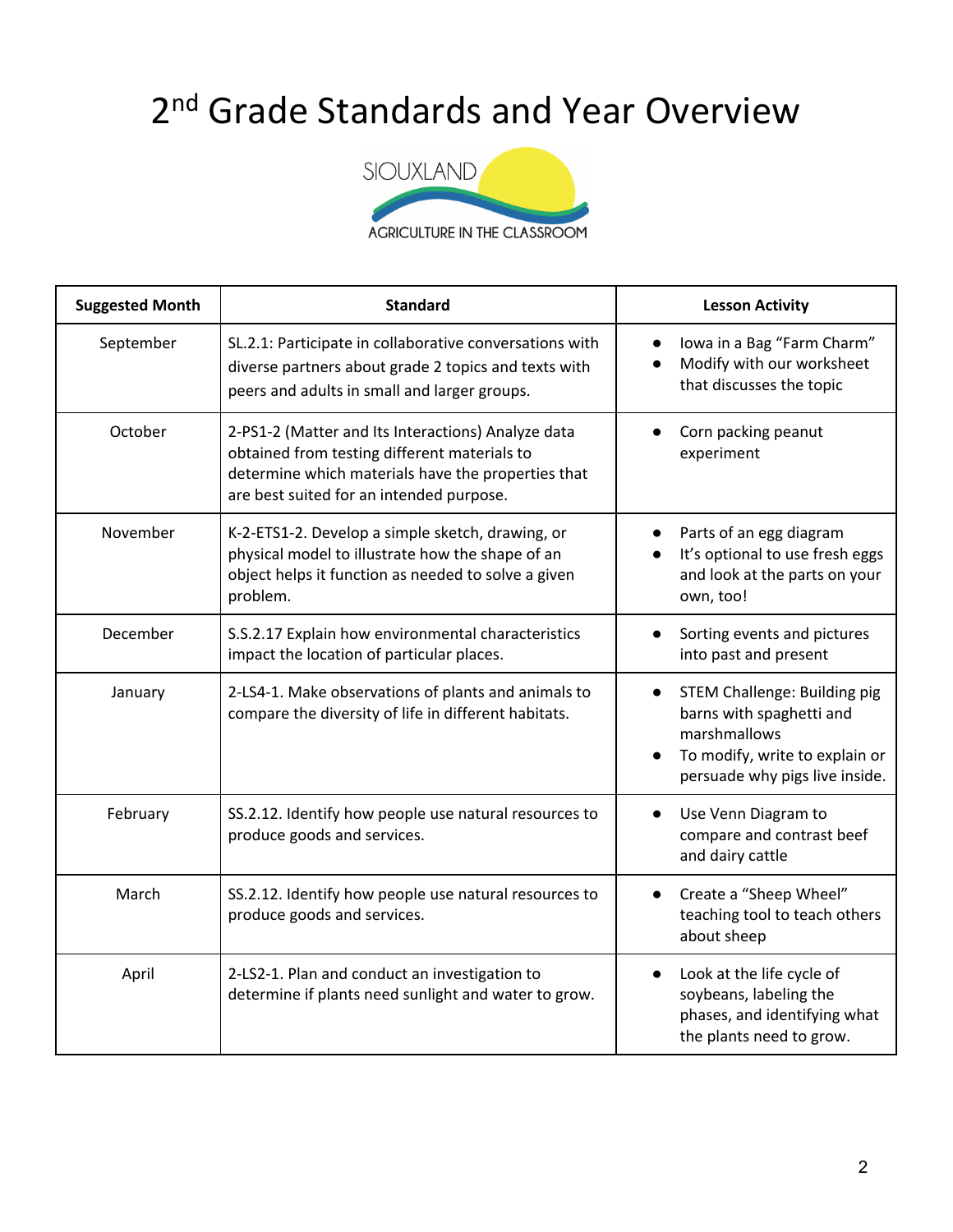### **Materials and Modifications**

| <b>September Iowa in a Bag ("Farm Charm")</b>                                                                                                                                                                   |                                                                                                                                                                                                                                                                                                    |
|-----------------------------------------------------------------------------------------------------------------------------------------------------------------------------------------------------------------|----------------------------------------------------------------------------------------------------------------------------------------------------------------------------------------------------------------------------------------------------------------------------------------------------|
| <b>Traditional</b><br>All purchased at craft stores/Amazon.<br>You need one of each item per student.                                                                                                           | <b>Modification Ideas</b><br>Hopefully these are in your classroom, or easier to<br>get a class set of if you wish!                                                                                                                                                                                |
| Small clear jewelry bag or Ziplock<br>Soil: coffee grounds (1/4 C total)<br>Sun: yellow bead<br>Water: blue bead<br>Plants: leaf confetti<br>Livestock: fuzzy pom<br>Corn: corn kernel<br>Soybeans: dry soybean | Our modified worksheet can be printed and<br>$\bullet$<br>completed with crayons.<br>You could have students draw or cut out<br>$\bullet$<br>representations of the items for the bag.<br>Even a paper punch with construction paper<br>$\bullet$<br>could easily replicate most items in the bag! |

| <b>October: Corn Production and Uses</b>                                                                                                                                                                                                                                              |                                                                                                                                                                                                                                                                                          |
|---------------------------------------------------------------------------------------------------------------------------------------------------------------------------------------------------------------------------------------------------------------------------------------|------------------------------------------------------------------------------------------------------------------------------------------------------------------------------------------------------------------------------------------------------------------------------------------|
| <b>Traditional</b>                                                                                                                                                                                                                                                                    | <b>Modification/Conducting the Experiment</b>                                                                                                                                                                                                                                            |
| In this video, we'll share uses of corn, focusing on its<br>biodegradability. We will conduct the "disappearing<br>packing peanut" experiment in the video, so you<br>won't need any outside materials, but printing a<br>copy of our worksheet for each student would be<br>helpful. | If you'd like to reproduce the experiment on your<br>own, you will need:<br>2 beakers<br>Water (enough to equally fill beakers)<br>1 traditional petroleum-based packing peanut<br>1 corn-based packing peanut (Amazon has<br>$\bullet$<br>them)<br>A spoon or something to stir beakers |

#### **November: Egg Production and Parts**

We haven't previously shared an egg lesson with your class, but we're excited to do so as the top eggproducing state in the US! Iowa produces roughly 16 billion eggs each year. In the video, we'll share the parts of an egg, using two eggs: one with its shell removed and another fresh egg. You are welcome to do the same, but it isn't necessary. **To remove an egg's shell, soak the egg in vinegar for 5-7 days. It works best if the egg is submerged by at least an inch of vinegar.**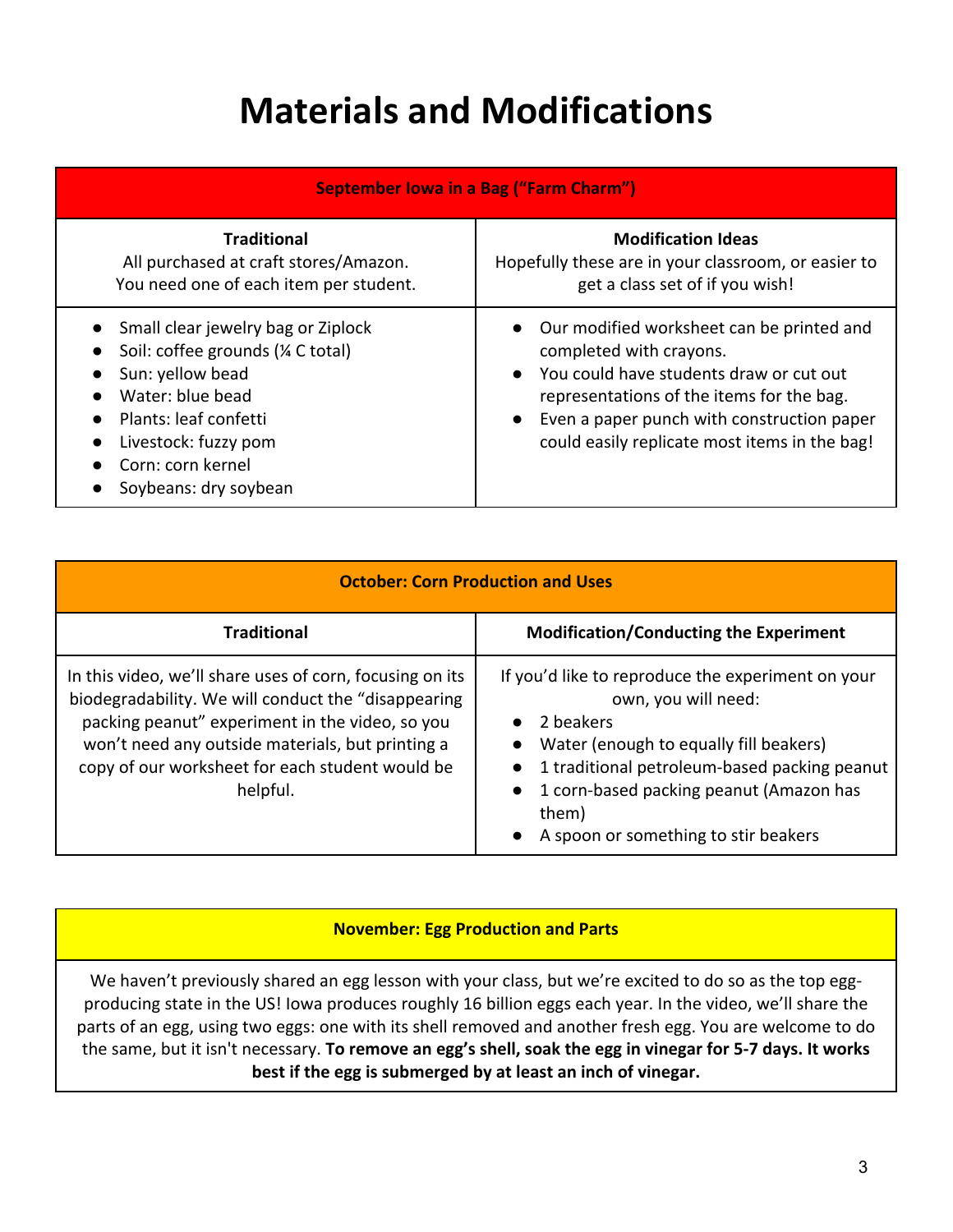| <b>December: History of Agriculture</b>                                                                                                                          |                                                                                                                                                                                                                                        |
|------------------------------------------------------------------------------------------------------------------------------------------------------------------|----------------------------------------------------------------------------------------------------------------------------------------------------------------------------------------------------------------------------------------|
| <b>Traditional</b>                                                                                                                                               | <b>Modification Ideas</b>                                                                                                                                                                                                              |
| 1 past/present T-Chart per group (group 3-4<br>$\bullet$<br>students)<br>1 set of event cards (9) per group<br>$\bullet$<br>1 worksheet per student<br>$\bullet$ | If you don't want to print the photos on the event<br>cards, consider printing phrases instead (horse-<br>drawn plow, tractor, GPS, glaciers). Additionally, you<br>could assign students to find photos, especially from<br>the past. |
|                                                                                                                                                                  | You can also easily split any page into past and<br>present to avoid printing the T-Chart with our logo.                                                                                                                               |

| <b>January: Pigs</b>                                                                                                                                                                                                                                     |                                                                                                                                                                                                                                                        |  |
|----------------------------------------------------------------------------------------------------------------------------------------------------------------------------------------------------------------------------------------------------------|--------------------------------------------------------------------------------------------------------------------------------------------------------------------------------------------------------------------------------------------------------|--|
| <b>Traditional</b>                                                                                                                                                                                                                                       | <b>Modification Ideas</b>                                                                                                                                                                                                                              |  |
| Raw Spaghetti Noodles (10/student)<br>$\bullet$<br>Mini Marshmallows (5/student)<br>$\bullet$<br>STEM Challenge Worksheet (1/student)<br>$\bullet$<br>Small pig (we used erasers from the Iowa<br>$\bullet$<br>Pork Producers https://www.iowapork.org/) | • To create barns without purchasing<br>materials, consider Legos or blocks.<br>Instead of building barns, you could have<br>students write about the reasons pigs are<br>safest in barns (persuade, explain)<br>Modified page is available<br>$\circ$ |  |

| <b>February: Beef &amp; Dairy Cattle (Venn Diagram)</b>                                                                                                                                                                                          |                                                                                                                                                                                                                                                                                                                                                          |  |
|--------------------------------------------------------------------------------------------------------------------------------------------------------------------------------------------------------------------------------------------------|----------------------------------------------------------------------------------------------------------------------------------------------------------------------------------------------------------------------------------------------------------------------------------------------------------------------------------------------------------|--|
| <b>Traditional</b>                                                                                                                                                                                                                               | <b>Modification Ideas</b>                                                                                                                                                                                                                                                                                                                                |  |
| Quiz response cards (1/student)<br>2 hula hoops (floor Venn diagram)<br>Beef/Dairy commodity cards<br>Ruminant digestive stick (tongue depressor<br>$\bullet$<br>with a green pom and magnet hot glued on)<br>Worksheet (1/student)<br>$\bullet$ | • The quiz questions could be answered with<br>fingers, white boards, colored paper, or any<br>response technique.<br>• The sort could be done using words instead<br>of pictures, and a Venn diagram could be<br>created in any form (small or large)<br>Instead of creating ruminant magnets,<br>$\bullet$<br>students can trace/follow with anything. |  |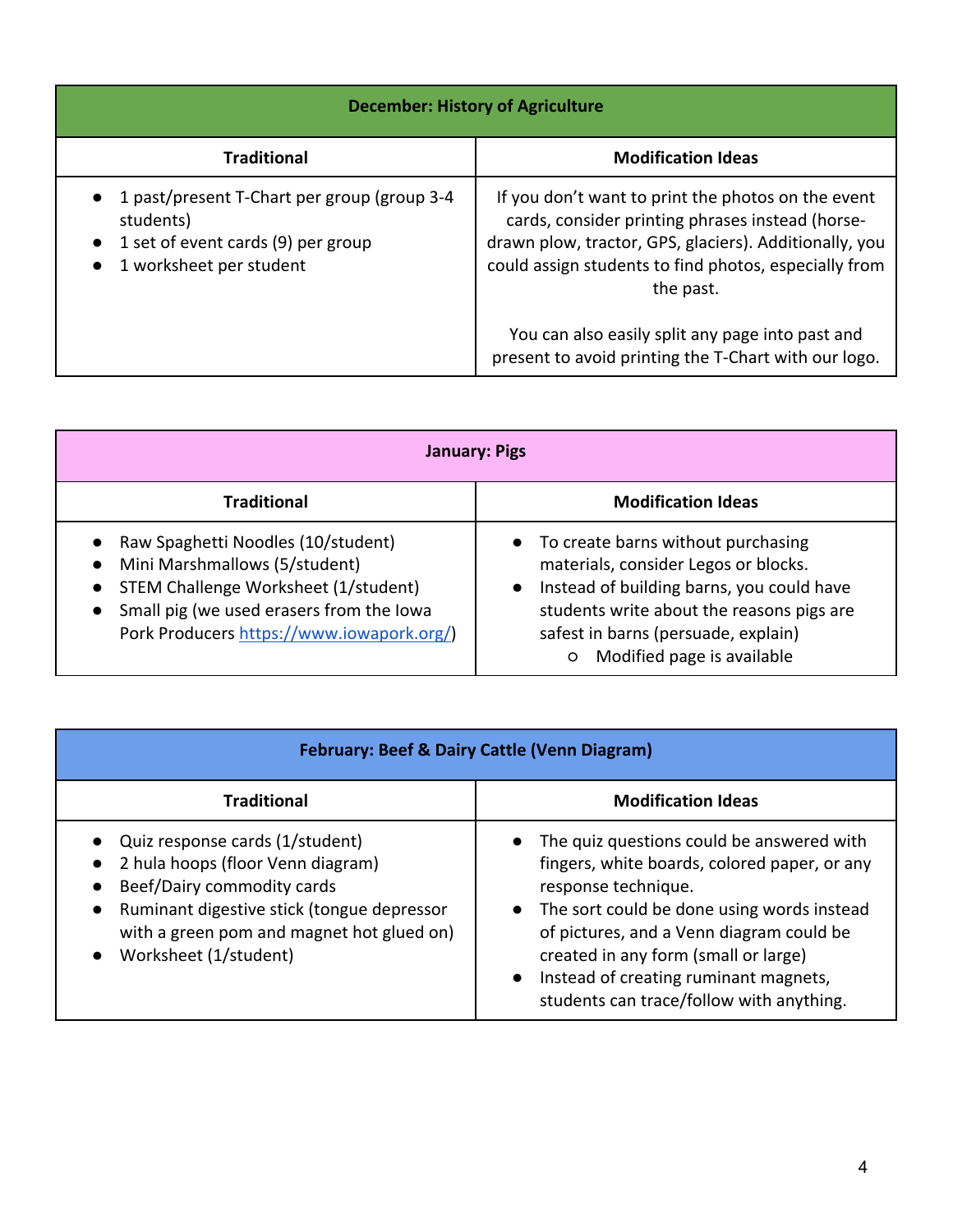| <b>March: Sheep Production</b>                                                                                                                                                                                                           |                                                                                                                                                             |
|------------------------------------------------------------------------------------------------------------------------------------------------------------------------------------------------------------------------------------------|-------------------------------------------------------------------------------------------------------------------------------------------------------------|
| <b>Traditional</b>                                                                                                                                                                                                                       | <b>Modification Ideas</b>                                                                                                                                   |
| Sheep wheel (2 pages - each student needs a<br>$\bullet$<br>copy of each page)<br>Scissors (1/student)<br>$\bullet$<br>Glue (stick is best 1/student)<br>$\bullet$<br>Brad fastener (1/student)<br>$\bullet$<br>Crayons, etc. if desired | This wheel could be constructed without the plate<br>and brads, though we've found the plate's stability<br>and the brad's ease work best if you have them! |

| <b>April: Soybean Life Cycle</b>                                                                                                                                                                                                               |                                                                                                                                                                        |
|------------------------------------------------------------------------------------------------------------------------------------------------------------------------------------------------------------------------------------------------|------------------------------------------------------------------------------------------------------------------------------------------------------------------------|
| <b>Traditional</b>                                                                                                                                                                                                                             | <b>Modification Ideas</b>                                                                                                                                              |
| Soybean life cycle worksheet (1/student)<br>$\bullet$<br>Soybean product cards (optional)<br>$\bullet$<br>• "Pod to Plate" book (this will be read in the<br>video, but it can be downloaded or viewed<br>online: https://www.ilsoy.org/about- | Using the worksheet and the SAITC video, this lesson<br>can be completed. To lengthen it or give students<br>additional information, use the soybean product<br>cards. |
| soybeans/resources                                                                                                                                                                                                                             | To grow soybeans, contact a local farmer or coop!<br>You don't need many :)                                                                                            |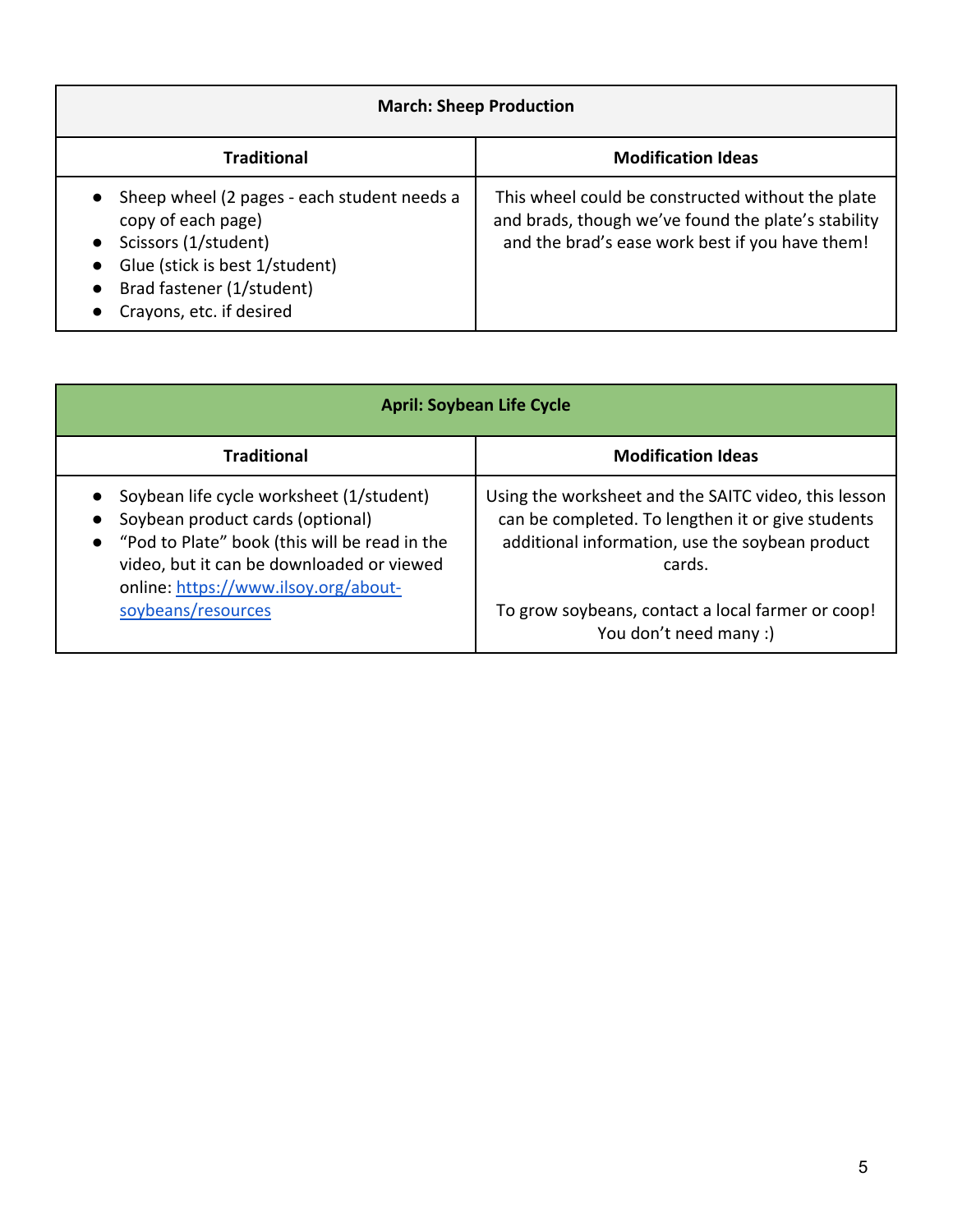

## AGRICULTURE IN THE CLASSROOM September: Iowa in a Bag

2nd Grade

Please complete a short survey once you've shared this lesson with your class! https://forms.gle/tC8pr1MMocEgm3kC6

| <b>Standards</b>                                                                                                                                                                             | <b>NALF</b><br>T5.K-2.d: Identify plants and animals grown or raised locally that are used for food,<br>clothing, shelter, and landscapes<br>Iowa - Language Arts<br>RI.2.1: Ask and answer such questions as who, what, where, when, why, and how to<br>demonstrate understanding of key details in a text.<br>SL.2.1: Participate in collaborative conversations with diverse partners about grade 2<br>topics and texts with peers and adults in small and larger groups.<br>RF.2.3: Know and apply grade-level phonics and word analysis skills in decoding words. |
|----------------------------------------------------------------------------------------------------------------------------------------------------------------------------------------------|------------------------------------------------------------------------------------------------------------------------------------------------------------------------------------------------------------------------------------------------------------------------------------------------------------------------------------------------------------------------------------------------------------------------------------------------------------------------------------------------------------------------------------------------------------------------|
| <b>Lesson Target</b>                                                                                                                                                                         | I can define agriculture.<br>I can recognize and retell how each charm relates to Iowa agriculture.                                                                                                                                                                                                                                                                                                                                                                                                                                                                    |
| <b>Materials</b>                                                                                                                                                                             | Modified worksheet and/or materials of your choice                                                                                                                                                                                                                                                                                                                                                                                                                                                                                                                     |
| You can use the<br>traditional<br>approach we've<br>used in your<br>classrooms<br>previously, or you<br>can use the<br>modified<br>worksheet<br>and/or your own<br>ideas for farm<br>charms. | Traditional Farm Charms (1 of each material/student)<br>Jewelry bag/small Ziplock<br>Yellow beads - sun<br>Blue beads - water<br>Green leaf bead - plants<br>$\bullet$<br>Fuzzy Poms - livestock<br>Corn Kernel<br>Dry Soybean<br>$\bullet$<br>Soil/coffee grounds (1/4 C. total for class)<br>Workbook or worksheet                                                                                                                                                                                                                                                   |
| <b>Lesson Steps</b>                                                                                                                                                                          | 1. Ask: "What is agriculture?"<br>a. Discuss livestock and grain<br>Livestock are animals that provide food (cats, dogs,<br>i.<br>horses, etc., are called companion animals, because they                                                                                                                                                                                                                                                                                                                                                                             |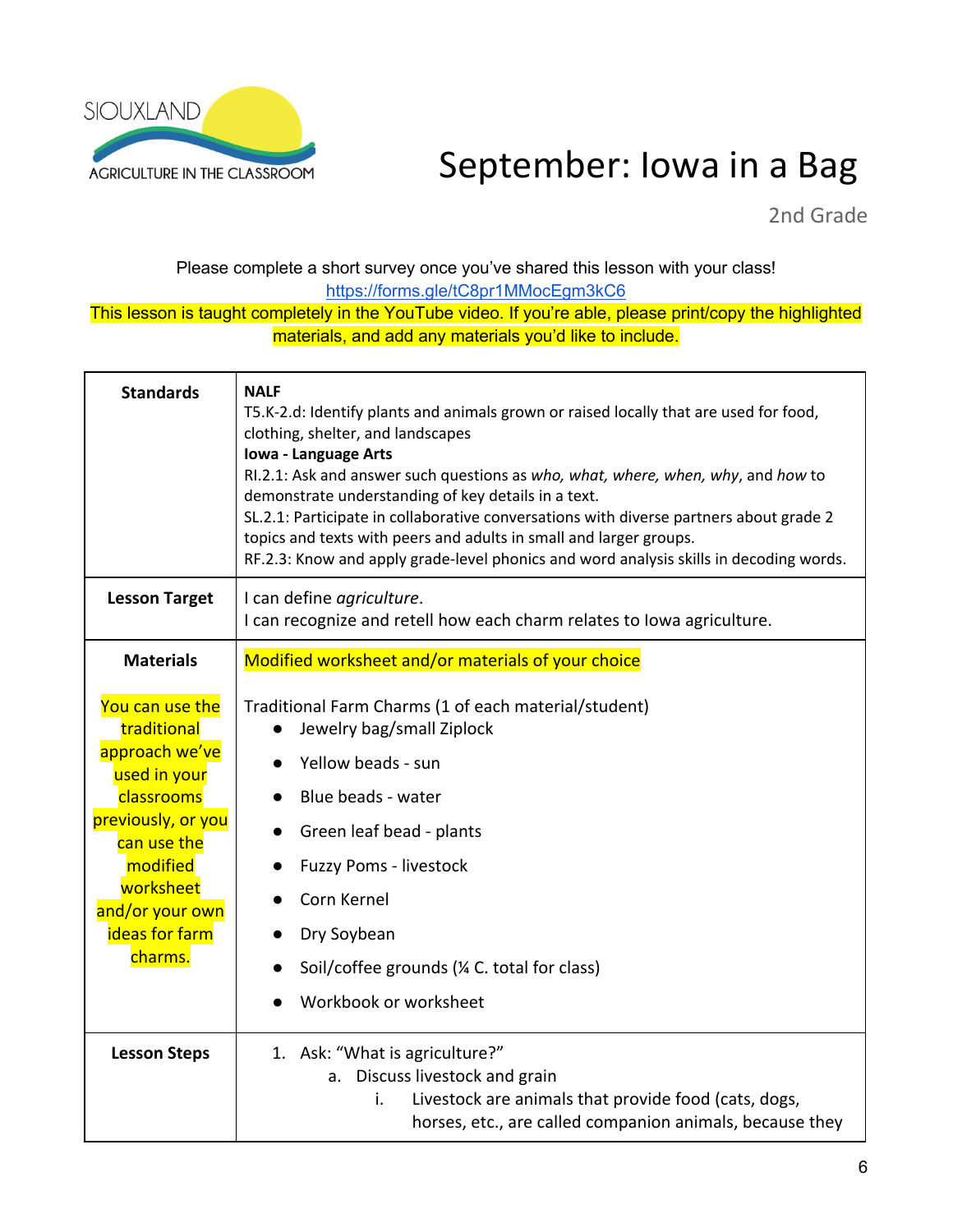|                                          | don't provide food)<br>Agriculture is the production of food, fuel, and fiber.<br>ii.<br>b. Write definitions, and briefly go over each one<br>2. Ask: "What are examples of crops?"<br>3. Ask: "What are examples of livestock?"<br>a. Are they the same as our pets? Why/why not?<br>4. Say: "Everything you eat at home or school starts in agriculture." Even<br>though not all products are from Iowa farms, everything you eat has its<br>origin on a farm.<br>5. Read "How Did That Get in My Lunchbox?"<br>6. Create Farm Charm: demonstrate & explain each symbol first OR modify<br>and complete worksheet of Iowa agriculture, emphasizing the foods we<br>grow here. |
|------------------------------------------|----------------------------------------------------------------------------------------------------------------------------------------------------------------------------------------------------------------------------------------------------------------------------------------------------------------------------------------------------------------------------------------------------------------------------------------------------------------------------------------------------------------------------------------------------------------------------------------------------------------------------------------------------------------------------------|
| How is the<br>standard being<br>checked? | TRADITIONAL: Students are able to write the representation of each charm in<br>their workbooks. They should be able to explain to peers what each charm<br>stands for in agriculture.<br>MODIFIED: Students can explain resources grown in Iowa, and can give an                                                                                                                                                                                                                                                                                                                                                                                                                 |
|                                          | example of a food they eat that could originate in Iowa.                                                                                                                                                                                                                                                                                                                                                                                                                                                                                                                                                                                                                         |
| <b>Extension</b>                         | Assign each student or group of students a crop or livestock produced in Iowa;<br>have them research about how it's grown, what it requires for growth, and facts<br>related to its production in Iowa.                                                                                                                                                                                                                                                                                                                                                                                                                                                                          |
| <b>Survey</b>                            | https://forms.gle/tC8pr1MMocEgm3kC6                                                                                                                                                                                                                                                                                                                                                                                                                                                                                                                                                                                                                                              |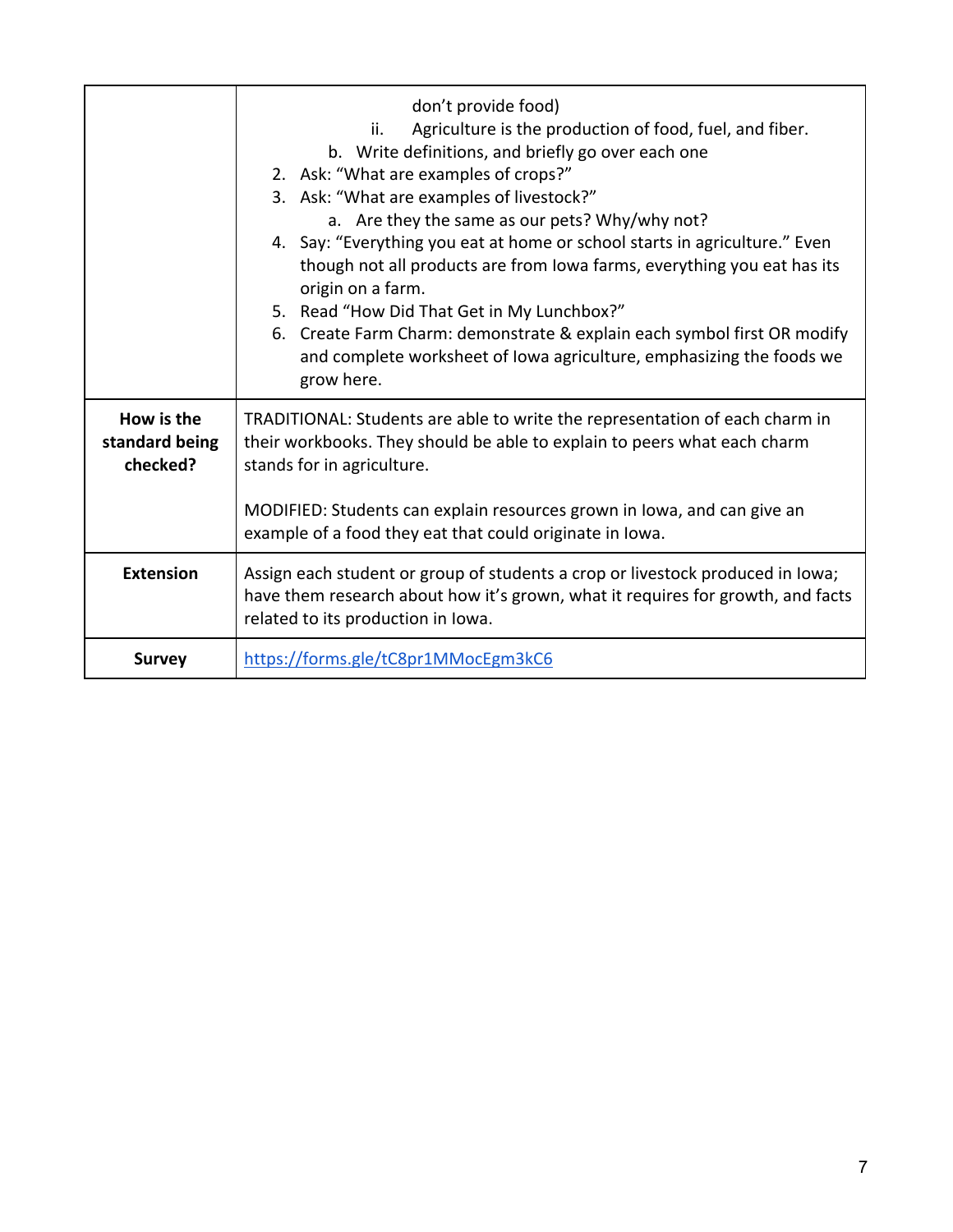

### ACRICULTURE IN THE CLASSROOM **October: The Disappearing Packing Peanut**

2nd Grade

### Please complete a short survey once you've shared this lesson with your class! https://forms.gle/tC8pr1MMocEgm3kC6

| <b>Standards</b>     | 2-PS1-2 (Matter and Its Interactions) Analyze data obtained from testing<br>different materials to determine which materials have the properties that are<br>best suited for an intended purpose.                                                                                                                                                                                                                                                                                                                                                                                                                                                                                                                                                                                                                                                                                                                                                                |
|----------------------|------------------------------------------------------------------------------------------------------------------------------------------------------------------------------------------------------------------------------------------------------------------------------------------------------------------------------------------------------------------------------------------------------------------------------------------------------------------------------------------------------------------------------------------------------------------------------------------------------------------------------------------------------------------------------------------------------------------------------------------------------------------------------------------------------------------------------------------------------------------------------------------------------------------------------------------------------------------|
| <b>Lesson Target</b> | I can make observations to explain which packing peanut would be more<br>biodegradable/Earth-friendly.                                                                                                                                                                                                                                                                                                                                                                                                                                                                                                                                                                                                                                                                                                                                                                                                                                                           |
| <b>Materials</b>     | You only need the SAITC video and worksheet for your class. The experiment will<br>be demonstrated on the video.<br>2 beakers<br>Water (enough to equally fill beakers)<br>Petroleum-based packing peanut<br>Corn-based packing peanut<br>$\bullet$<br>Student worksheet (1 per student)<br>$\bullet$                                                                                                                                                                                                                                                                                                                                                                                                                                                                                                                                                                                                                                                            |
| <b>Lesson Steps</b>  | 1. Introduce<br>a. Iowa is the #1 producer of corn nationwide, and it has MANY<br>uses!<br>b. Introduce the activity, explaining that the goal is to observe which<br>packing peanut will dissolve faster.<br>Why would a dissolving packing peanut be important?<br>i.<br>Where do packing peanuts end up when we're done with<br>ii.<br>them?<br>2. Pass out observation sheet to make hypothesis<br>3. Create a hypothesis together; record.<br>4. Using two cups, make sure each has an equal amount of water (~2 C.)<br>5. Label one cup A and the other B (don't disclose which is the corn peanut)<br>6. Observe how each type of packing peanut reacts in water<br>7. Record observations in packets<br>8. Discuss which they think was the corn peanut (WHY?).<br>9. Write conclusion<br>a. Discuss which is more environmentally-friendly<br>Corn Peanut: it will dissolve and biodegrade<br>i.<br>ii.<br>Using a renewable resource is important, too |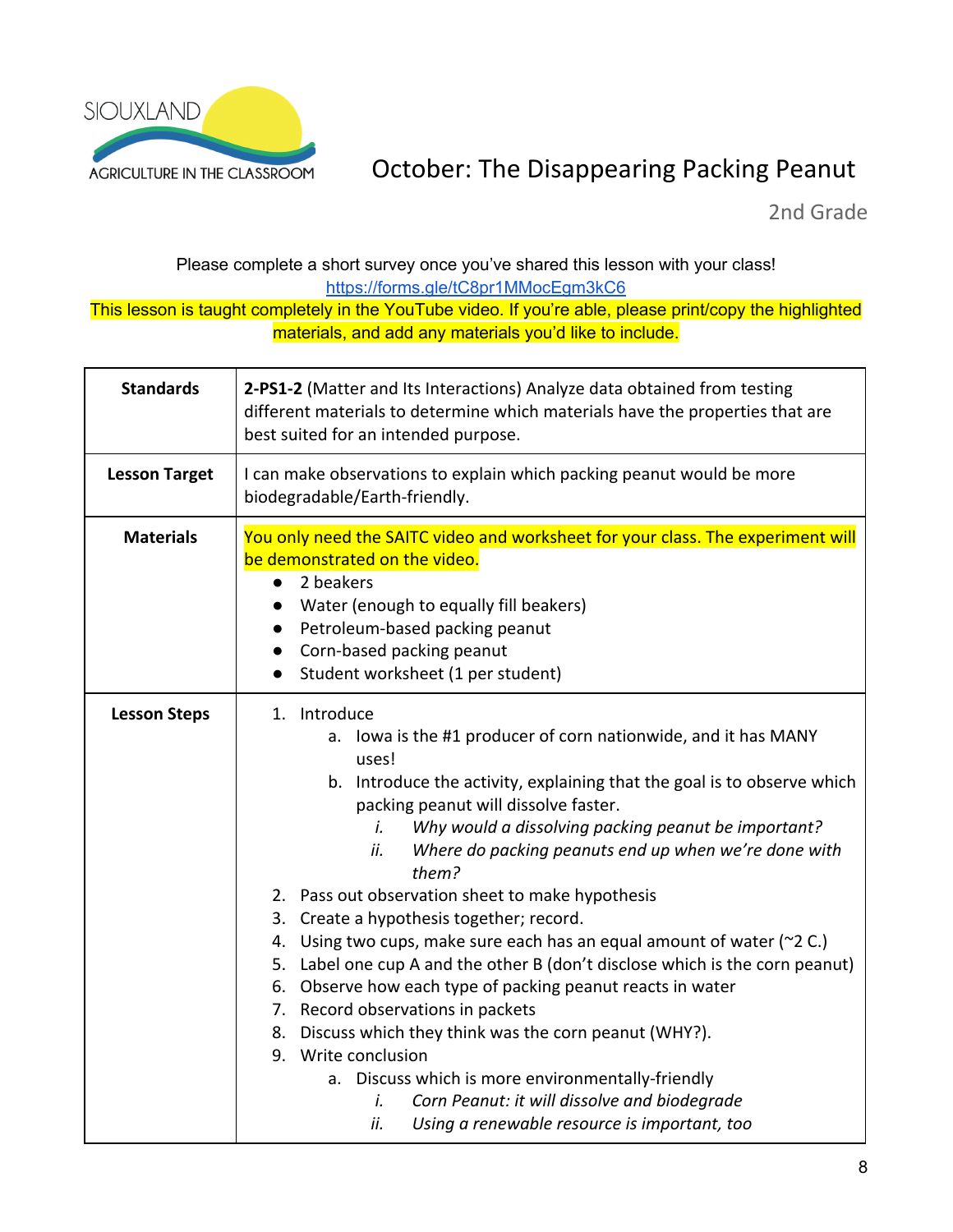| How is the<br>standard being<br>checked? | Students' work and observations should reflect that the corn-based packing<br>peanut is more earth-friendly because it dissolves in water. Additionally, using a<br>renewable resource is better for the earth. |
|------------------------------------------|-----------------------------------------------------------------------------------------------------------------------------------------------------------------------------------------------------------------|
| Closure/Check                            | Students share their explanation to justify their conclusion with a partner.                                                                                                                                    |
| <b>Extensions for</b><br><b>Teachers</b> | If you'd like to extend this in social studies, you can tie-in to the following<br>standard: SS.2.24 Describe the intended and unintended consequences of using<br>lowa's natural resources.                    |
| <b>Survey</b>                            | https://forms.gle/tC8pr1MMocEgm3kC6                                                                                                                                                                             |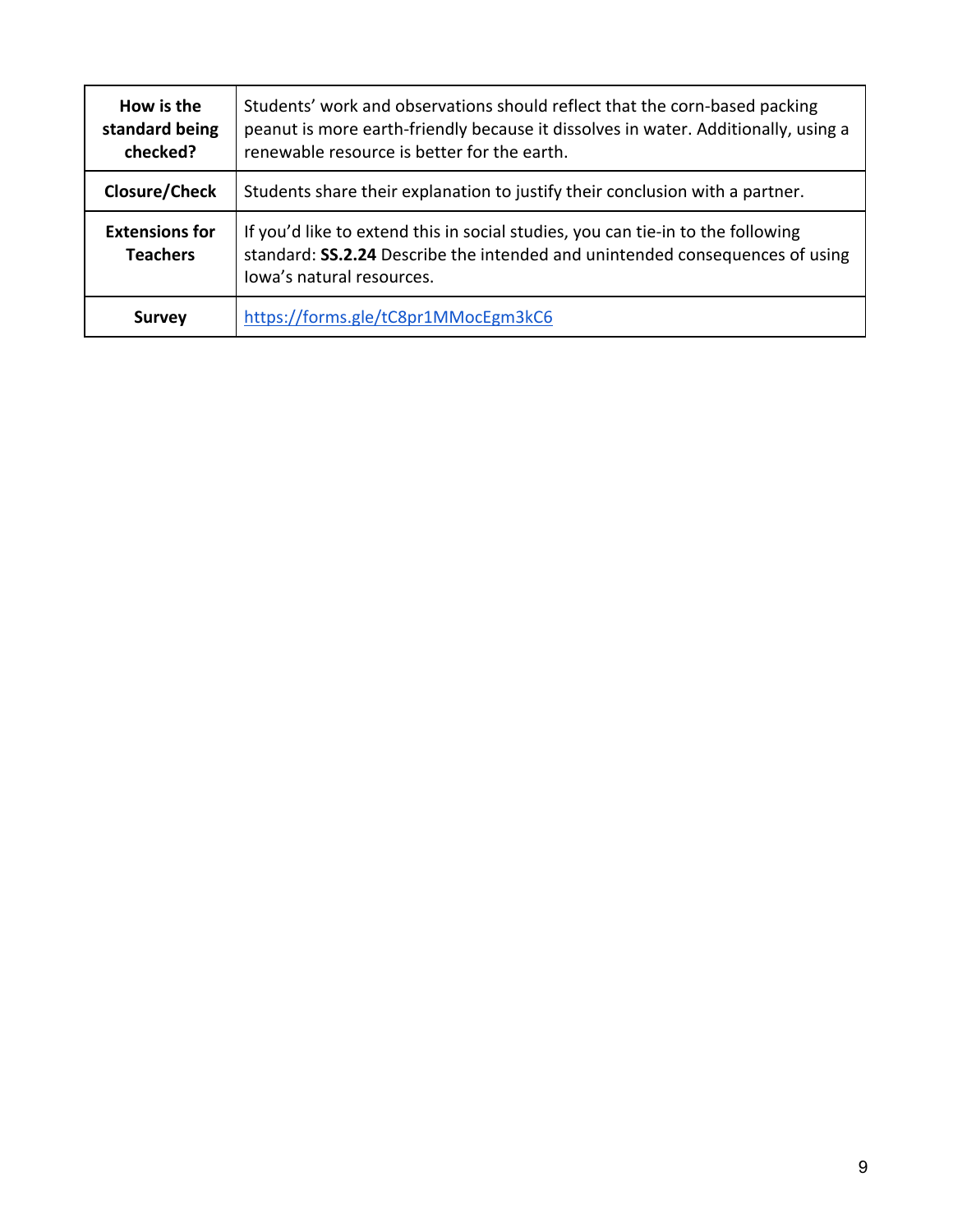

### ACRICULTURE IN THE CLASSROOM MOVember: Producing Eggs/Parts of an Egg

2nd Grade

### Please complete a short survey once you've shared this lesson with your class! https://forms.gle/tC8pr1MMocEgm3kC6

| <b>Standards</b>     | This is a bit of a stretch! However, students will create an egg diagram, and this<br>can be extended with physical models, etc. to assist in teaching this standard.<br>K-2-ETS1-2. Develop a simple sketch, drawing, or physical model to illustrate<br>how the shape of an object helps it function as needed to solve a given problem.                                                                                                                                                                                                                                                                                                                                                                                              |
|----------------------|-----------------------------------------------------------------------------------------------------------------------------------------------------------------------------------------------------------------------------------------------------------------------------------------------------------------------------------------------------------------------------------------------------------------------------------------------------------------------------------------------------------------------------------------------------------------------------------------------------------------------------------------------------------------------------------------------------------------------------------------|
| <b>Lesson Target</b> | Students can identify the parts of an egg and explain their functions.                                                                                                                                                                                                                                                                                                                                                                                                                                                                                                                                                                                                                                                                  |
| <b>Materials</b>     | You will only need either the egg worksheet or workbook; however, you can use<br>fresh eggs to examine the parts of an egg more closely.<br>Parts of an Egg Worksheet (diagram) - 1/student<br><b>OR</b><br>Parts of an Egg Book - 1/student<br>Scissors - 1/student<br>• Glue - 1/student<br>• Fresh eggs (optional)<br>• Clear container (optional) - 1/egg<br>Egg without shell (optional)<br>Glass container<br>$\circ$<br>Fresh egg<br>$\circ$<br>Vinegar (about 3 cups)<br>$\circ$                                                                                                                                                                                                                                                |
| <b>Lesson Steps</b>  | 1. Iowa produces more eggs than any other state! Each year, about 16<br>billion eggs are produced in Iowa. Today we'll look at how eggs are<br>produced, and what is found inside an egg.<br>2. Read "My Family Farm: Eggs"<br>3. Look at "Facts about Chickens" PowerPoint<br>4. Using a fresh egg, crack it into a clear container to examine the parts:<br>a. Shell: The shell has more than 7,000 tiny pores to allow air in<br>b. Membrane: this keeps bacteria out, and slows evaporation from<br>the egg<br>c. Air Cell: located at the large end of the egg, this holds oxygen for<br>the chick to breathe<br>d. Albumen: also called the white, this cushions the yolk, and is a<br>source of protein and water for the embryo |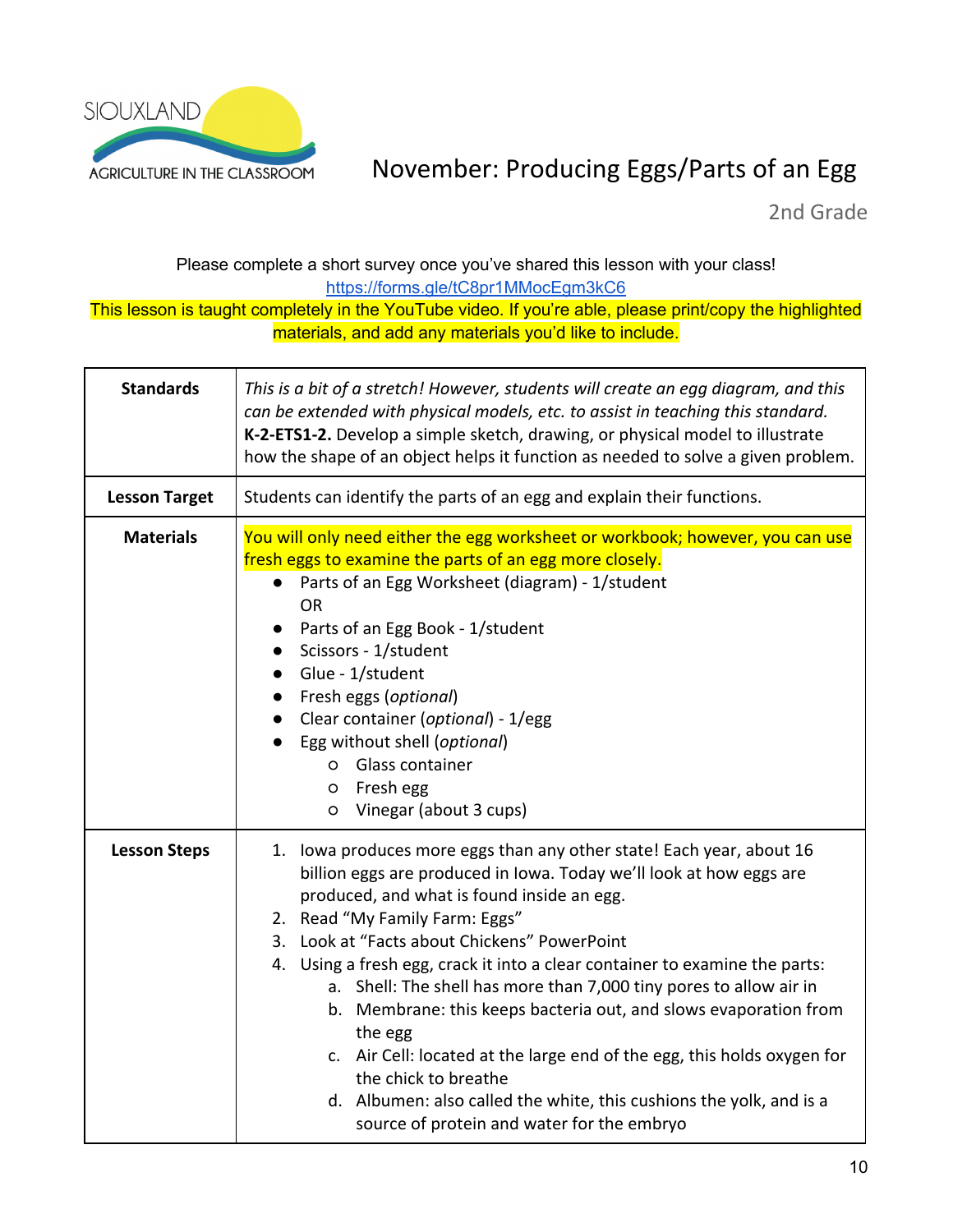|                                          | e. Yolk: provides food for the chick; it's full of carbs, fats, protein,<br>vitamins, and minerals<br>Chalazae: hold the yolk in place<br>f.<br>Germinal disc: passes genetic material from hen to chick<br>g.<br>5. Have students complete diagram<br>Explain parts to class or partner for standard check<br>6. |
|------------------------------------------|-------------------------------------------------------------------------------------------------------------------------------------------------------------------------------------------------------------------------------------------------------------------------------------------------------------------|
| How is the<br>standard being<br>checked? | Students correctly label the diagram, and they can explain the parts of the<br>diagram to someone else.                                                                                                                                                                                                           |
| Closure/Check                            | Students share the function of the egg parts with another student or the class.                                                                                                                                                                                                                                   |
| <b>Extensions for</b><br><b>Teachers</b> | You can remove the shell from a fresh egg by soaking it in vinegar for 5-7 days;<br>this allows you to feel and see the membrane.<br>To take this even further, you could hatch chicks in your classroom!                                                                                                         |
| <b>Survey</b>                            | https://forms.gle/tC8pr1MMocEgm3kC6                                                                                                                                                                                                                                                                               |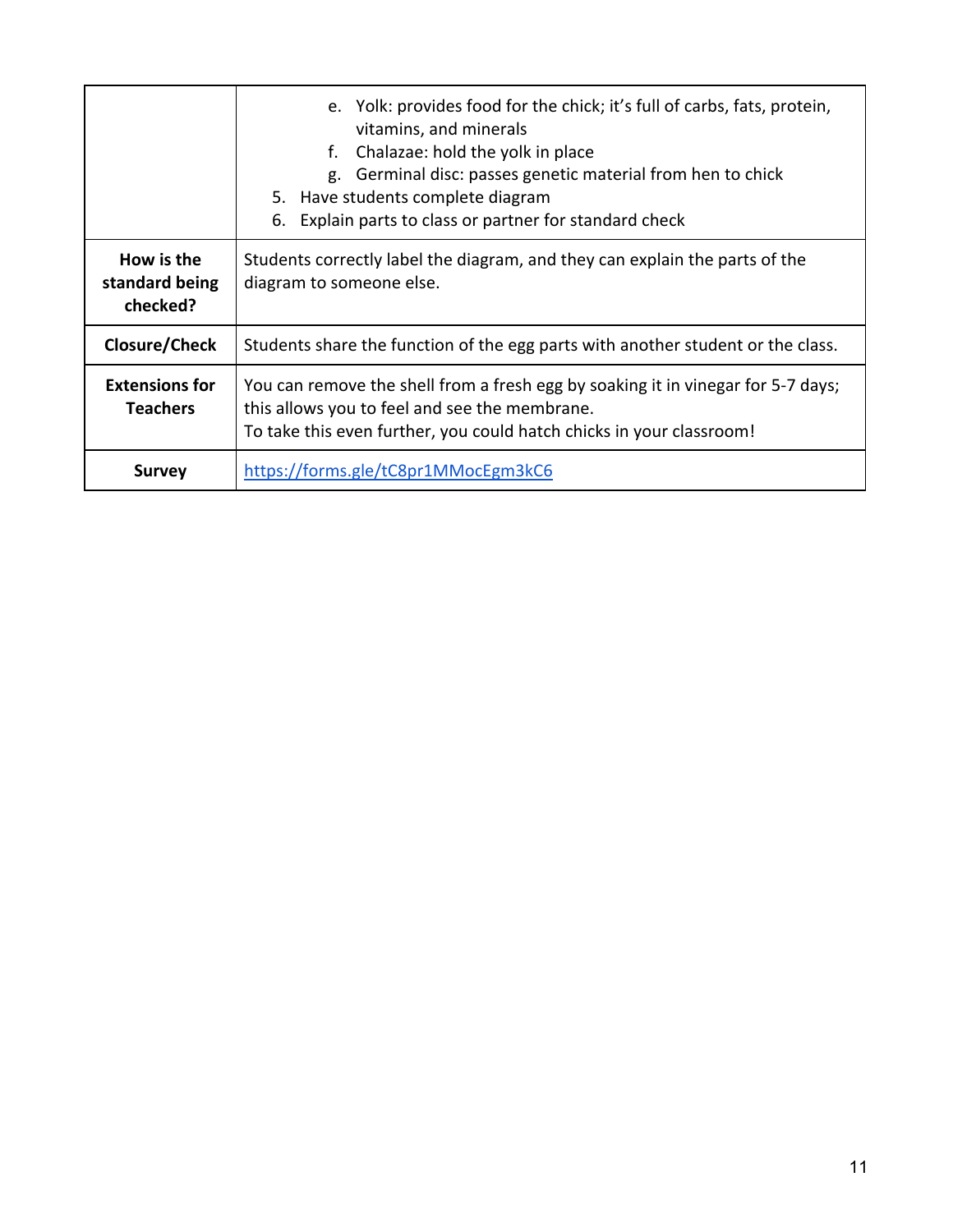

### AGRICULTURE IN THE CLASSROOM December: The History of Iowa Agriculture

2nd Grade

| Please complete a short survey once you've shared this lesson with your class!<br>https://forms.gle/tC8pr1MMocEgm3kC6 |                                                                                                                                                                                                                                                                                                                                                                                                                                                                                                                                                                                                                                                                                                                                                                                                                                                                                                                                                          |
|-----------------------------------------------------------------------------------------------------------------------|----------------------------------------------------------------------------------------------------------------------------------------------------------------------------------------------------------------------------------------------------------------------------------------------------------------------------------------------------------------------------------------------------------------------------------------------------------------------------------------------------------------------------------------------------------------------------------------------------------------------------------------------------------------------------------------------------------------------------------------------------------------------------------------------------------------------------------------------------------------------------------------------------------------------------------------------------------|
| This lesson is taught completely in the YouTube video. If you're able, please print/copy the highlighted              |                                                                                                                                                                                                                                                                                                                                                                                                                                                                                                                                                                                                                                                                                                                                                                                                                                                                                                                                                          |
|                                                                                                                       | materials, and add any materials you'd like to include.                                                                                                                                                                                                                                                                                                                                                                                                                                                                                                                                                                                                                                                                                                                                                                                                                                                                                                  |
| <b>Standards</b>                                                                                                      | S.S.2.17 Explain how environmental characteristics impact the location of<br>particular places. (Glaciers covering lowa left our soil nutrient-rich to grow corn<br>like we do now.)                                                                                                                                                                                                                                                                                                                                                                                                                                                                                                                                                                                                                                                                                                                                                                     |
| <b>Lesson Target</b>                                                                                                  | Students can identify historic reasons agriculture is strong in Iowa, and they can<br>identify changes in agriculture over time.                                                                                                                                                                                                                                                                                                                                                                                                                                                                                                                                                                                                                                                                                                                                                                                                                         |
| <b>Materials</b>                                                                                                      | This lesson can be taught without the sort if you choose.<br>Past/Present Worksheet (1 per student)<br>Event cards (1 set per group)<br>Sorting mat (1 per group)                                                                                                                                                                                                                                                                                                                                                                                                                                                                                                                                                                                                                                                                                                                                                                                        |
| <b>Lesson Steps</b>                                                                                                   | 1. Ask students what comes to mind when they hear "agriculture." What do<br>farmers do, what do they care for, what do they use to do their job, or<br>how would you describe their efforts?<br>2. Make a web with agriculture in the center, surrounded by the words<br>students compile.<br>3. Introduce that we've had farmers in lowa for hundreds of years, but it<br>has changed.<br>a. Discuss past vs. present<br>b. Introduce the past/present sort to groups<br>4. Check each group's sort once it's completed.<br>5. As a class, fill in past and present events on the worksheet, and discuss<br>pertinent events (see notes on the event cards)<br>6. Returning to the web, have students help eliminate anything that is only<br>used by farmers now. Point out that while we have new machines and<br>technology, farmers in Iowa have always had the same job of caring for<br>land and livestock to provide food for those around them. |
| How is the<br>standard being<br>checked?                                                                              | Students understand that Iowa's location allows for great farming. Our rich soil<br>is from the glaciers that covered Iowa, so corn grows well here.                                                                                                                                                                                                                                                                                                                                                                                                                                                                                                                                                                                                                                                                                                                                                                                                     |
| Closure/Check                                                                                                         | Explain one way farming is different today than it was in the past.                                                                                                                                                                                                                                                                                                                                                                                                                                                                                                                                                                                                                                                                                                                                                                                                                                                                                      |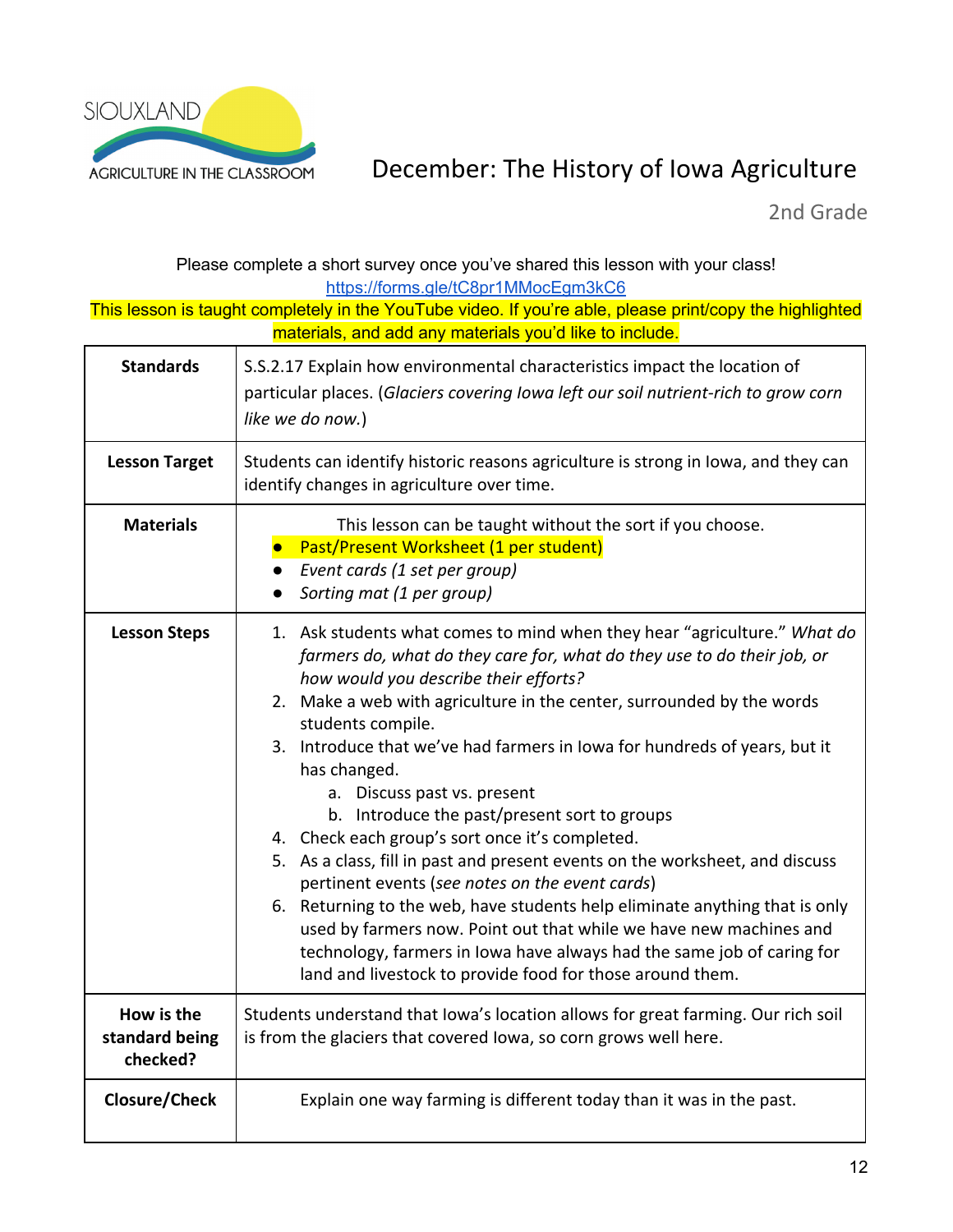| <b>Extensions</b> | Read The Kid Who Changed the World<br>Research modern technology in agriculture |
|-------------------|---------------------------------------------------------------------------------|
| <b>Survey</b>     | https://forms.gle/tC8pr1MMocEgm3kC6                                             |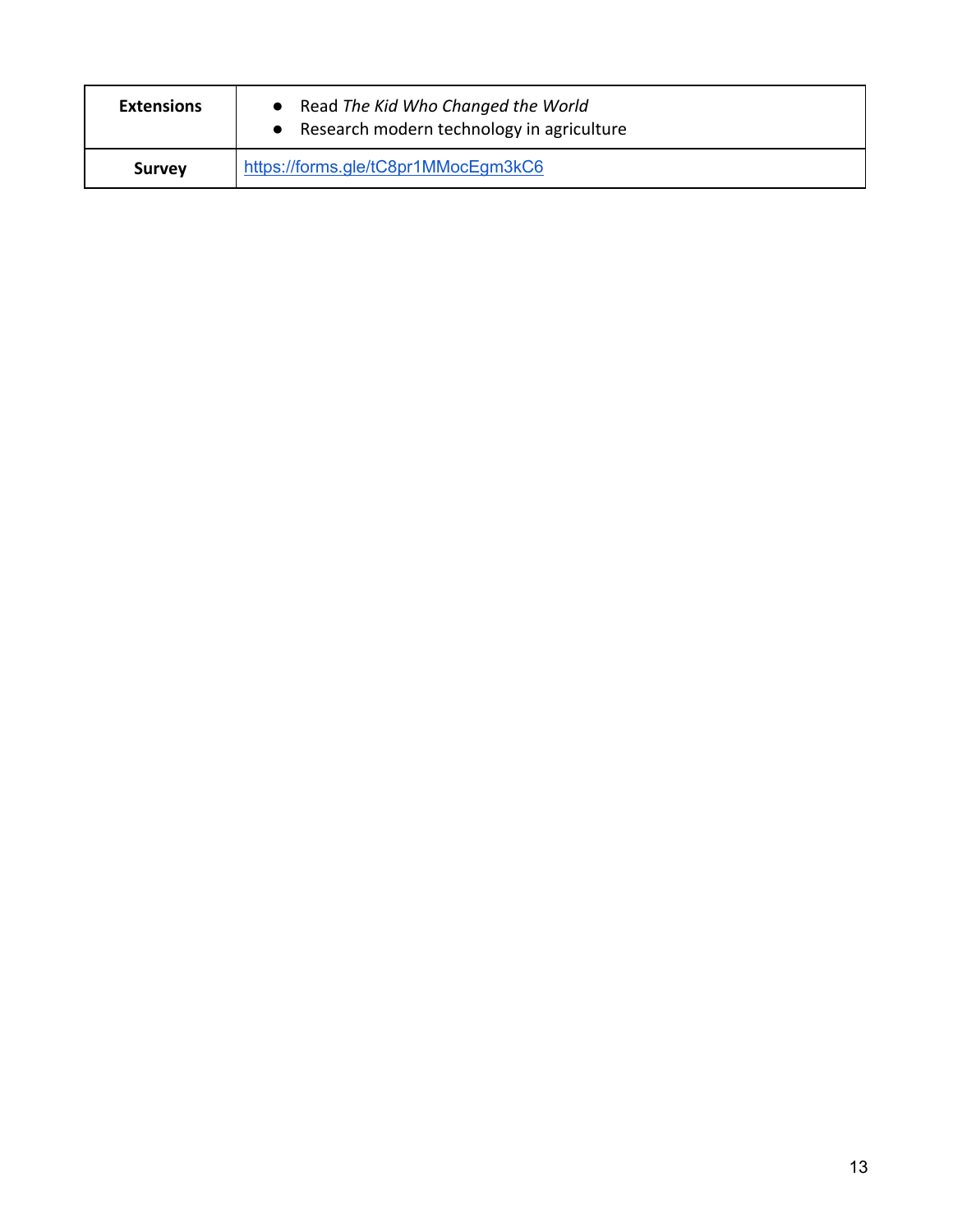

# AGRICULTURE IN THE CLASSROOM January: Iowa's Pigs

2nd Grade

Please complete a short survey once you've shared this lesson with your class! https://forms.gle/tC8pr1MMocEgm3kC6

| <b>Standards</b>             | 2-LS4-1. Make observations of plants and animals to compare the diversity of life<br>in different habitats.                                                                                                                                                                                                                                                                                                                                                                                                                                                                                                                                                                                                                                                                                             |
|------------------------------|---------------------------------------------------------------------------------------------------------------------------------------------------------------------------------------------------------------------------------------------------------------------------------------------------------------------------------------------------------------------------------------------------------------------------------------------------------------------------------------------------------------------------------------------------------------------------------------------------------------------------------------------------------------------------------------------------------------------------------------------------------------------------------------------------------|
| <b>Lesson Target</b>         | Students can understand and explain the reason pigs live in barns.                                                                                                                                                                                                                                                                                                                                                                                                                                                                                                                                                                                                                                                                                                                                      |
| <b>Materials</b>             | Our traditional lesson plan is a STEM Challenge to build pig barns, after<br>discussing the reasons pigs live inside. If you don't want to build barns, there's a<br>modified worksheet available for writing to persuade or explain why pigs live<br>inside.<br>10 raw spaghetti noodles (per student)<br>$\overline{\phantom{a}}$<br>5 mini marshmallows (per student)<br>1 STEM Challenge worksheet (per student)<br>1 pig eraser (per student - recollect)<br>To modify: use writing paper or our available modified writing page                                                                                                                                                                                                                                                                   |
| <b>Lesson Steps</b>          | 1. Iowa produces more pigs than any other state in Iowa!<br>2. Ask: What products come from pigs?<br>3. Discuss why pigs live in barns (optional: watch "Ohio Pig Farm Field Trip"<br>on YouTube)<br>a. Safe from weather and predators<br>b. Healthier/cleaner<br>c. Food and clean water are available all day<br>4. Today we'll build our own pig barns so our pigs have a safe, comfortable<br>place to live!<br>5. Each student gets a worksheet to sketch their barn idea while you pass<br>out materials.<br>a. Each barn has to stand on its own<br>b. It needs to protect the pig (covered)<br>c. Large enough for pig eraser<br>6. After building their barns, have them answer reflection question and<br>share.<br>7. On the back, circle the fact you are most interested or surprised by. |
| How is the<br>standard being | Students can use their own models to explain why pigs live in barns.                                                                                                                                                                                                                                                                                                                                                                                                                                                                                                                                                                                                                                                                                                                                    |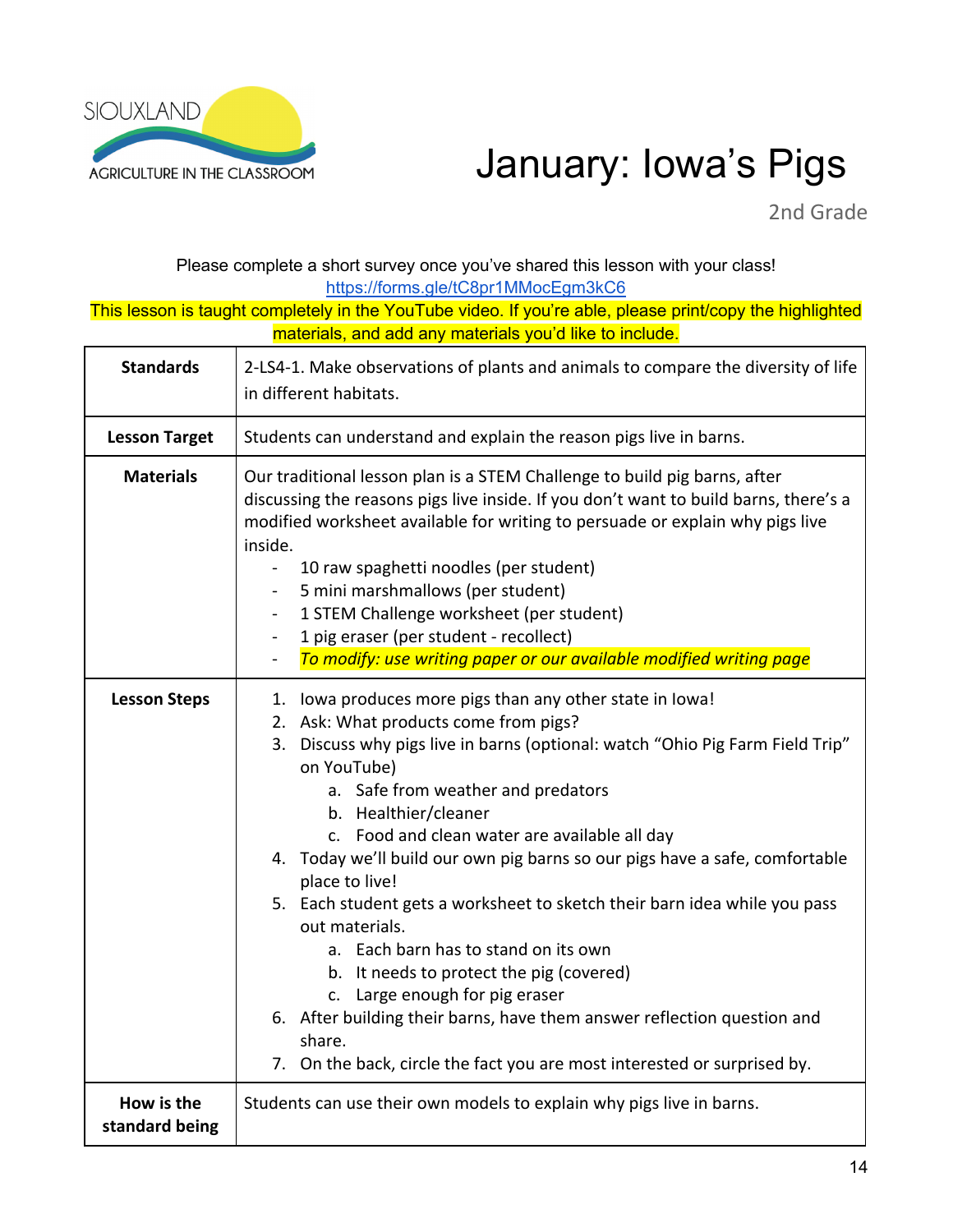| checked?                                 |                                                                                                                                                                                                                                                                                                                                  |
|------------------------------------------|----------------------------------------------------------------------------------------------------------------------------------------------------------------------------------------------------------------------------------------------------------------------------------------------------------------------------------|
| Closure/Check                            | Have students share the answer to their reflection question on the STEM<br>challenge.                                                                                                                                                                                                                                            |
| <b>Extensions for</b><br><b>Teachers</b> | Have students test their structure's stability and capacity. The challenge<br>$\bullet$<br>can be furthered by redesigning after testing structures to continue the<br>engineering process.<br>Use the modified writing page to have students explain or persuade the<br>$\bullet$<br>reasons most pigs are raised inside today. |
| <b>Survey</b>                            | https://forms.gle/tC8pr1MMocEgm3kC6                                                                                                                                                                                                                                                                                              |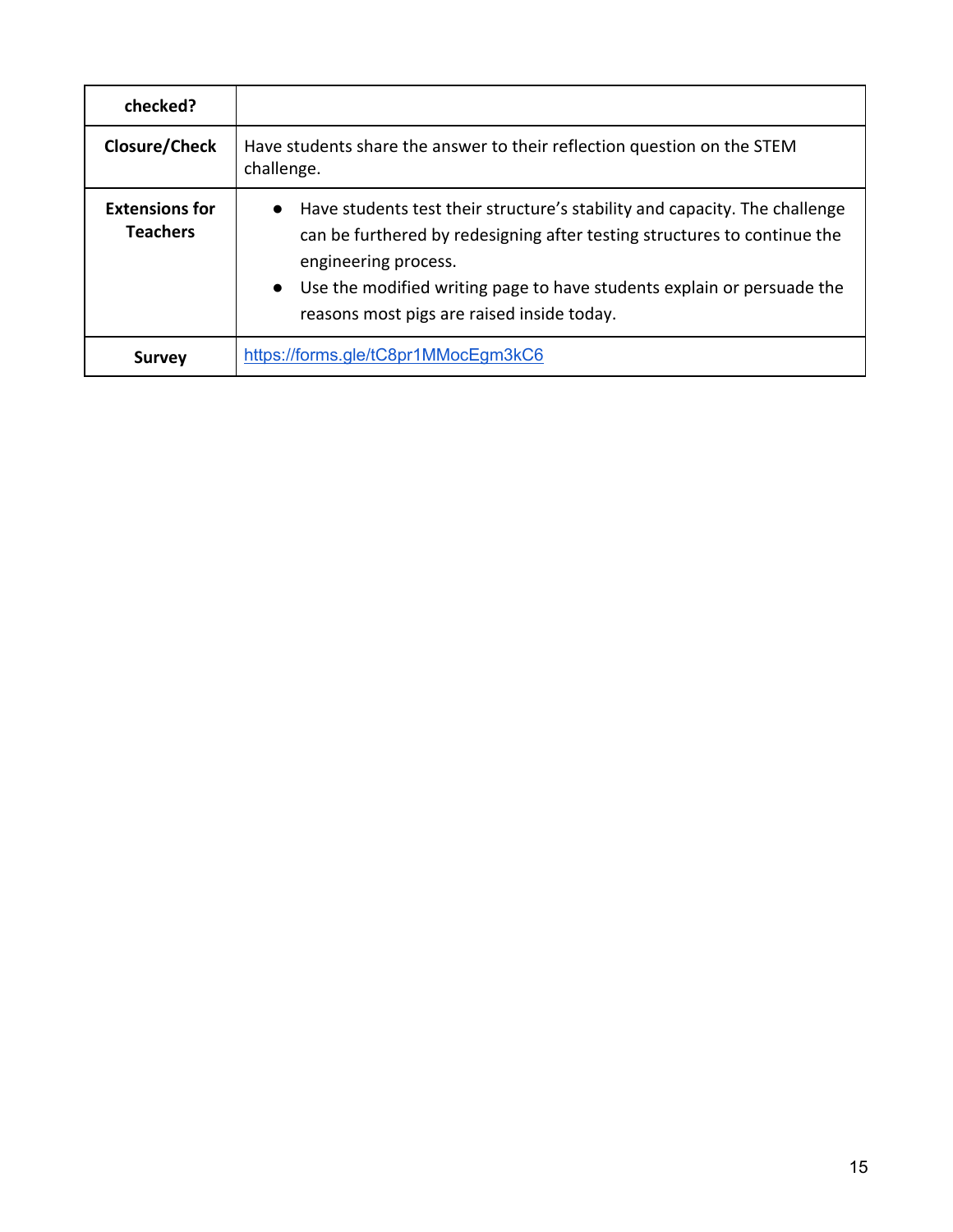

# AGRICULTURE IN THE CLASSROOM February: Beef and Dairy

2nd Grade

Please complete a short survey once you've shared this lesson with your class! https://forms.gle/tC8pr1MMocEgm3kC6

| <b>Standards</b>     | SS.2.12. Identify how people use natural resources to produce goods and<br>services.                                                                                                                                                                                                                                                                                                                                                                                                                                                                                                                                                                                                                                                                                                                                                                                                                                                                                                                                                 |
|----------------------|--------------------------------------------------------------------------------------------------------------------------------------------------------------------------------------------------------------------------------------------------------------------------------------------------------------------------------------------------------------------------------------------------------------------------------------------------------------------------------------------------------------------------------------------------------------------------------------------------------------------------------------------------------------------------------------------------------------------------------------------------------------------------------------------------------------------------------------------------------------------------------------------------------------------------------------------------------------------------------------------------------------------------------------|
| <b>Lesson Target</b> | Students will identify similarities and differences in beef and dairy cattle, and<br>they will recognize the importance of Iowa's natural resources in raising cattle.                                                                                                                                                                                                                                                                                                                                                                                                                                                                                                                                                                                                                                                                                                                                                                                                                                                               |
| <b>Materials</b>     | The worksheet is the only necessary piece to have, but having a beef and dairy<br>sort, as well as a way to respond to the "quiz" will better engage students.<br>Worksheet with ruminant system and Venn Diagram (1 per student)<br>Green magnetic pom for ruminant travel (1 per two students)<br>2 hula hoops (Venn Diagram)<br>Commodity cards (1 per student for Venn sort)<br>$\bullet$<br>Beef/Dairy response cards (1 per student)<br>$\bullet$<br>Beef/Dairy quiz<br>$\bullet$                                                                                                                                                                                                                                                                                                                                                                                                                                                                                                                                              |
| <b>Lesson Steps</b>  | 1. Beef & Dairy "Quiz" (read aloud; students each get a response card, and<br>cover their answer)<br>2. Review Venn Diagram<br>3. Discuss what cattle all have in common<br>a. Ruminants<br>i.<br>Using worksheet and green pom magnets, students travel<br>the "food" through the ruminant stomach as the teacher<br>reads the information.<br>b. Ear Tags<br>i.<br>All cattle are tagged for identification and record-keeping.<br>Show rubber ear and tag<br>ii.<br>c. They're both raised in lowa.<br>d. All cattle are mammals, who produce milk.<br>e. All cattle produce commodities we buy at the grocery store.<br>4. Discuss how beef and dairy cattle are different.<br>a. Beef: more muscle, can live in pastures or buildings (they don't<br>have to be near a parlor), they're shorter and more muscular.<br>b. Dairy: They produce the dairy products we buy, only females<br>produce dairy, they're taller and leaner, they live closer to the<br>parlor (usually in buildings). Males do produce beef, also, but it |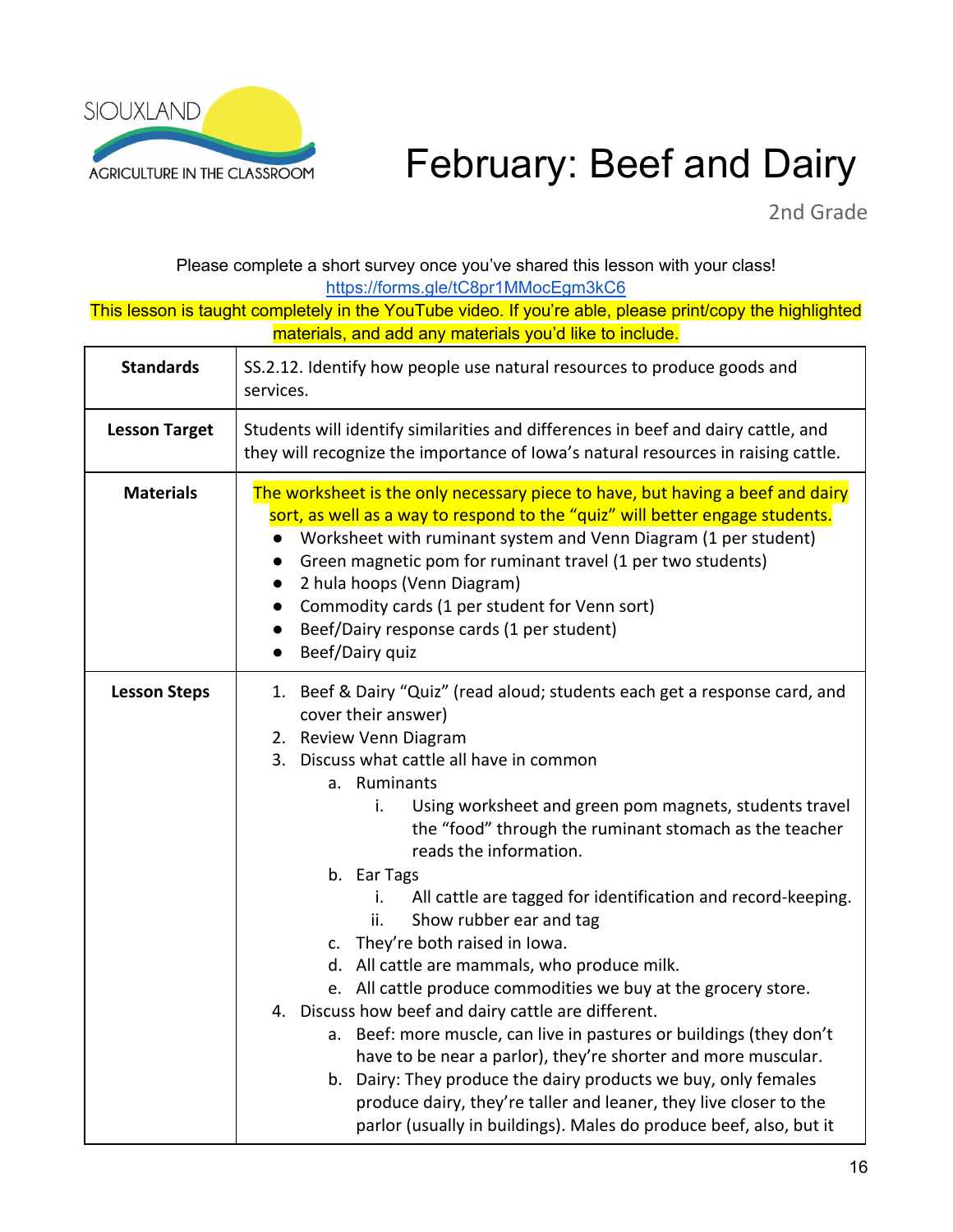|                                          | takes longer for them to gain muscle.<br>5. Pass out a commodity card to each student, and create a large Venn<br>Diagram with the hula hoops; students make a circle around the diagram.<br>a. One by one, students sort their commodity or image.<br>6. Point out that the largest differences are the products we get from beef<br>and dairy cattle, but they're all raised for food in Iowa, and they're cared<br>for very similarly. |
|------------------------------------------|-------------------------------------------------------------------------------------------------------------------------------------------------------------------------------------------------------------------------------------------------------------------------------------------------------------------------------------------------------------------------------------------------------------------------------------------|
| How is the<br>standard being<br>checked? | Students can explain that ruminants can digest grass (natural resource), and this<br>develops muscle and/or milk that consumers buy.                                                                                                                                                                                                                                                                                                      |
| Closure/Check                            | Students can identify goods we buy as a result of natural resource<br>consumption by cattle.                                                                                                                                                                                                                                                                                                                                              |
| <b>Extensions for</b><br><b>Teachers</b> | Cherokee/O'Brien County Google Expeditions with Dairy expedition<br>https://www.aitcsiouxland.com/lending-library<br>$\circ$<br>Dairy field trips (contact WIDA or SAITC for information)<br>Write a compare/contrast paragraph about beef and dairy cattle.                                                                                                                                                                              |
| <b>Survey</b>                            | https://forms.gle/tC8pr1MMocEgm3kC6                                                                                                                                                                                                                                                                                                                                                                                                       |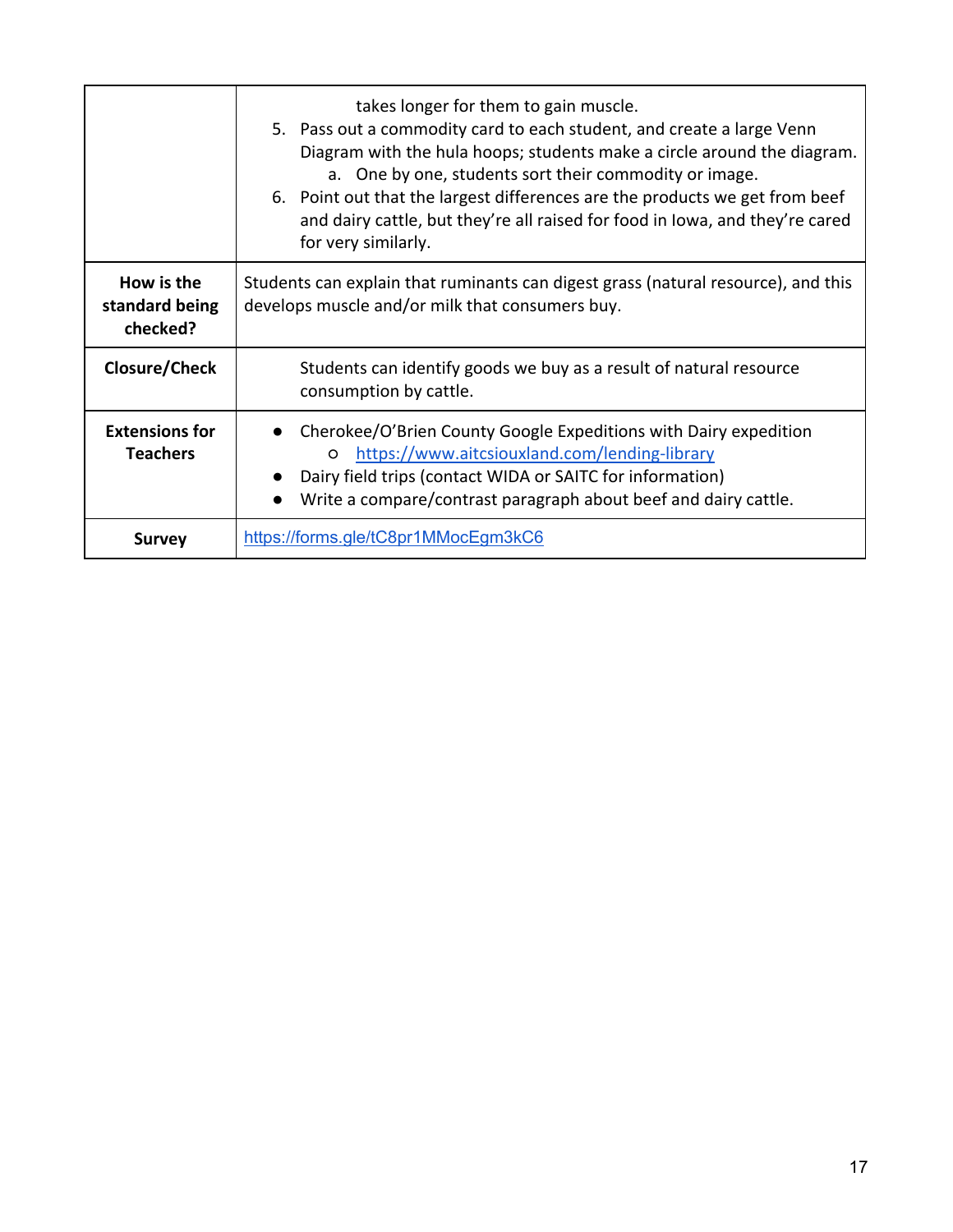

# AGRICULTURE IN THE CLASSROOM March: Sheep

2nd Grade

#### Please complete a short survey once you've shared this lesson with your class! https://forms.gle/tC8pr1MMocEgm3kC6 This lesson is taught completely in the YouTube video. If you're able, please print/copy the highlighted materials, and add any materials you'd like to include. **Standards** SS.2.12. Identify how people use natural resources to produce goods and services. *Sheep eat grass and other natural resources; they produce lamb/mutton, milk, and wool that's used to produce various goods.* **Lesson Target** Students will identify the resources sheep provide, especially meat as a result of their consumption of Iowa resources (grass, hay, corn). **Materials** We attached this wheel to a paper plate for stability, and fastened the top of the wheel with a brad fastener. A letter opener works well to punch a hole for the brad into the plate! ● Sheep wheel (2 pages - each student needs a copy of each page) ● Scissors (1/student) ● Glue (stick is best 1/student) ● Brad fastener (1/student) ● Crayons, etc. if desired **Lesson Steps** | 1. Explain that just like cattle (last month), sheep are ruminants. a. They have four compartments in their stomach. b. The ruminant system can eat things people cannot, specifically grass, field corn, and hay. c. Their bodies turn that energy into products we use. 2. Fill in the three sections of the wheel. a. This wheel is their "teaching tool" to teach others about sheep. 3. Cut around the large wheel. 4. Cut out the top of the wheel, recycling the "piece of pie." 5. Glue the large circle to a paper plate. a. As students get this glued, help punch a hole for the brad. b. Instruct them to decorate their pieces while they wait for help. 6. Fasten the top with a brad (DO NOT GLUE) 7. Have students share one thing they'll teach someone else from their tool. **How is the standard being**  Students can explain that ruminants can digest grass (natural resource), and this develops muscle and/or milk that consumers buy. *Sheep also provide wool,*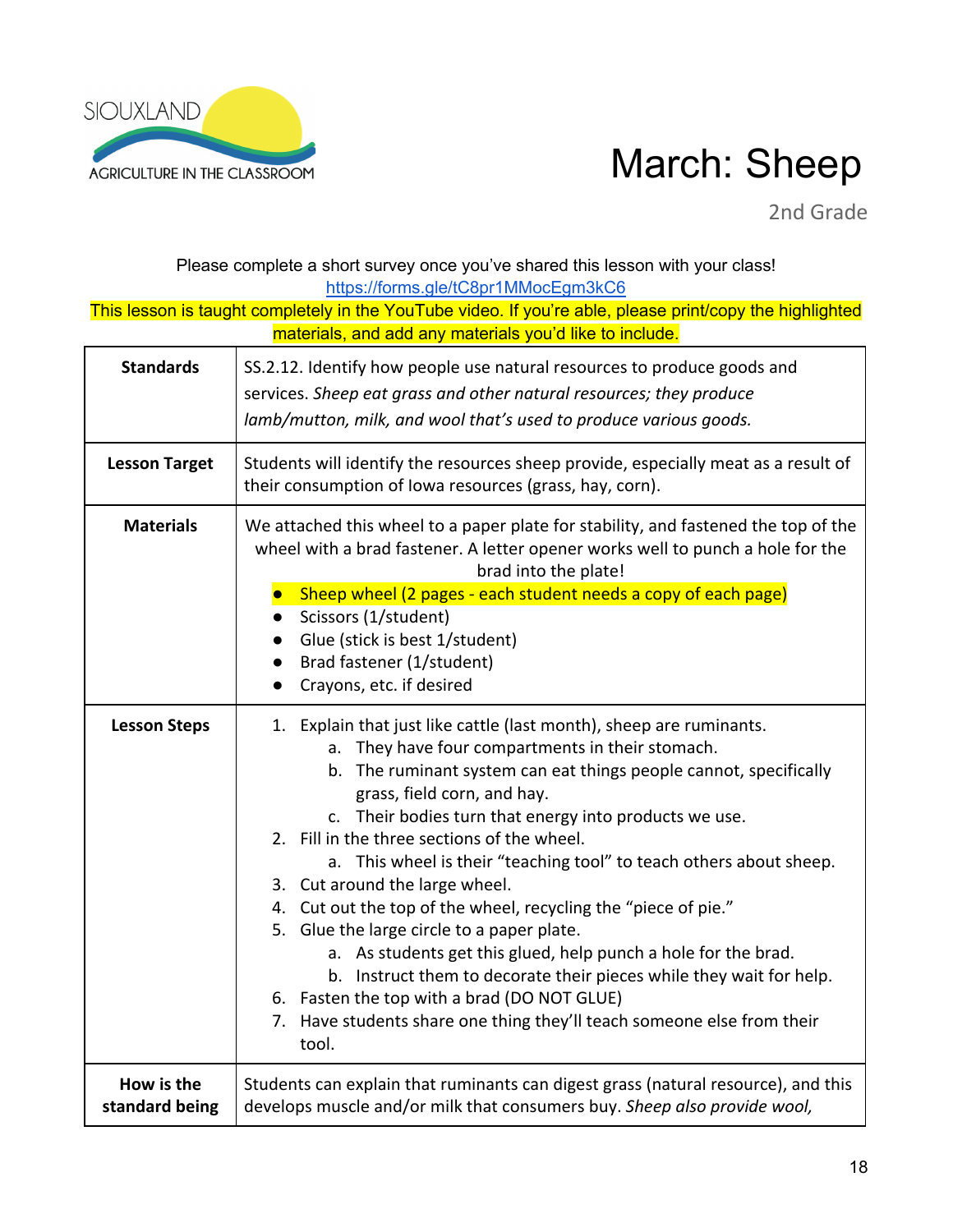| checked?                                 | though it's not a direct correlation to grass consumption.                                                                                                                                                                                                                                                      |
|------------------------------------------|-----------------------------------------------------------------------------------------------------------------------------------------------------------------------------------------------------------------------------------------------------------------------------------------------------------------|
| Closure/Check                            | Students can identify goods we buy as a result of natural resource<br>consumption by sheep.                                                                                                                                                                                                                     |
| <b>Extensions for</b><br><b>Teachers</b> | Teach your class to talk like shepherds! Together, learn the differences<br>between a ewe, ram, and lamb.<br>Discover how wool is made. On YouTube, find the "How It's Made: Wool"<br>$\bullet$<br>video (about 5 minutes) to watch a sheep being sheared, as well as the<br>wool-making process.               |
| <b>Survey</b>                            | https://forms.gle/tC8pr1MMocEgm3kC6                                                                                                                                                                                                                                                                             |
| <b>Additional</b><br><b>Resources</b>    | Iowa Sheep Association: www.iowasheep.com<br>www.sheep101.info (this is surprisingly helpful and valid!)<br>While Iowa actually has more goats than sheep, we rank first in the<br>$\bullet$<br>number of sheep producers. We're tied with Oregon for 9th place in<br>overall sheep and lamb production (2019). |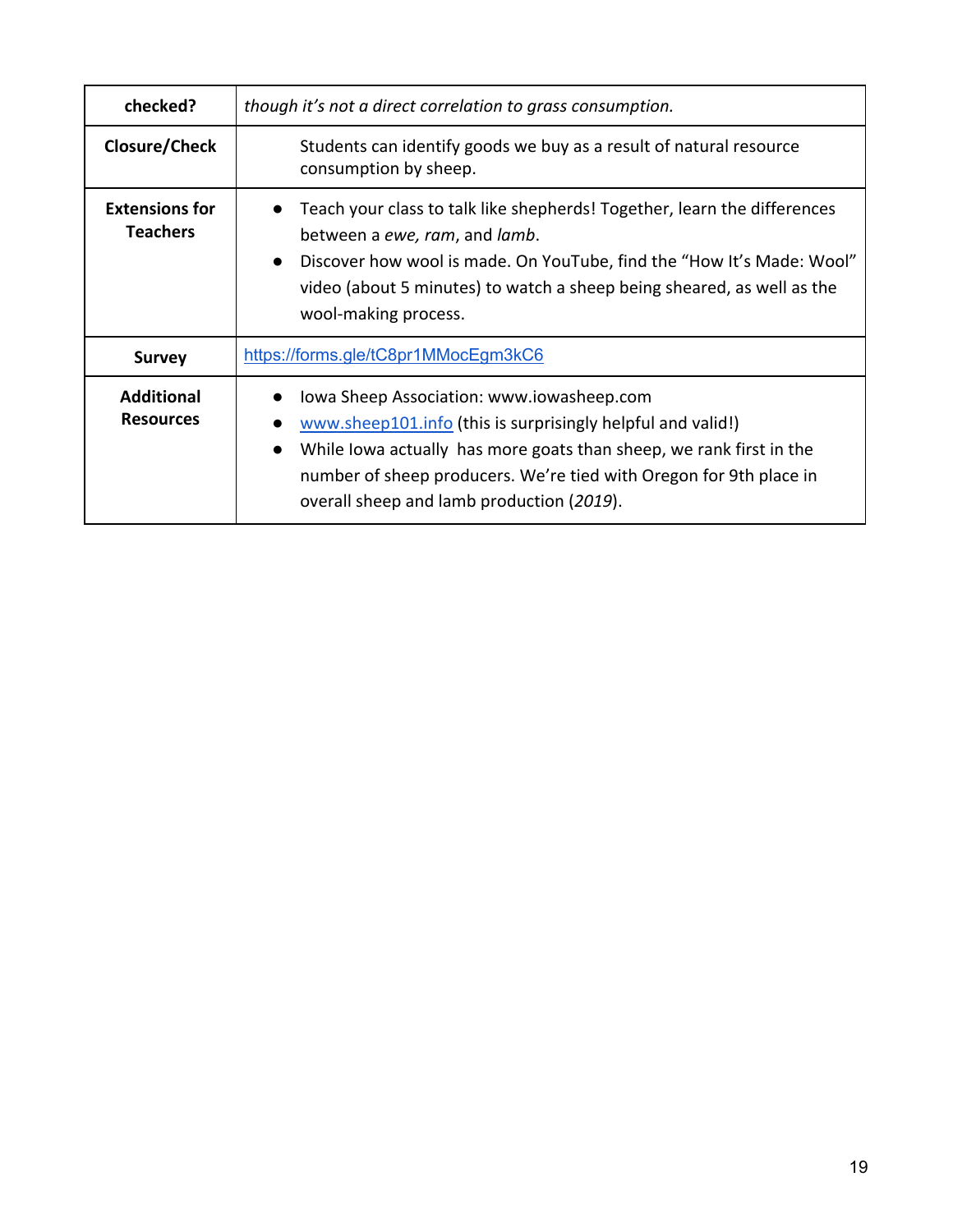

## April: Soybean Growth

2nd Grade

Please complete a short survey once you've shared this lesson with your class! https://forms.gle/tC8pr1MMocEgm3kC6

| <b>Standards</b>                         | 2-LS2-1. Plan and conduct an investigation to determine if plants need sunlight<br>and water to grow.                                                                                                                                                                                                                                                                                                                                                                                                                                                                                          |
|------------------------------------------|------------------------------------------------------------------------------------------------------------------------------------------------------------------------------------------------------------------------------------------------------------------------------------------------------------------------------------------------------------------------------------------------------------------------------------------------------------------------------------------------------------------------------------------------------------------------------------------------|
| <b>Lesson Target</b>                     | Students can explain what is needed for soybean plants to continue through the<br>phases of the life cycle.                                                                                                                                                                                                                                                                                                                                                                                                                                                                                    |
| <b>Materials</b>                         | "Pod to Plate" book (1 book for lesson)<br>Download a copy here if you'd like! https://www.ilsoy.org/about-<br>O<br>soybeans/resources<br>Soybean life cycle worksheet (1 per student)<br>Optional: Soybean product cards (1 set for lesson)                                                                                                                                                                                                                                                                                                                                                   |
| <b>Lesson Steps</b>                      | 1. Introduce soybeans<br>a. Have you eaten soybeans?<br>b. What products use soybeans?<br>c. Today we'll learn how they're grown, harvested, and<br>turned into products you use in your daily life.<br>2. Read "Pod to Plate"<br>Go through the phases of the life cycle, labeling as you go.<br>3.<br>4. Recap, identifying what was needed for the plants to grow<br>a. Water<br>b. Clean air<br>c. Soil<br>d. Sunlight<br>e. Nutrients (in the soil, and added in fertilizer)<br><b>OPTIONAL</b><br>5. Have individuals or groups read the product cards and present<br>them to the class. |
| How is the<br>standard being<br>checked? | Students can identify life cycle points on the worksheet, and they can explain<br>how water, soil, and the sun help the plant germinate.                                                                                                                                                                                                                                                                                                                                                                                                                                                       |
| <b>Closure/Check</b>                     | Students' life cycles are correctly labeled.                                                                                                                                                                                                                                                                                                                                                                                                                                                                                                                                                   |